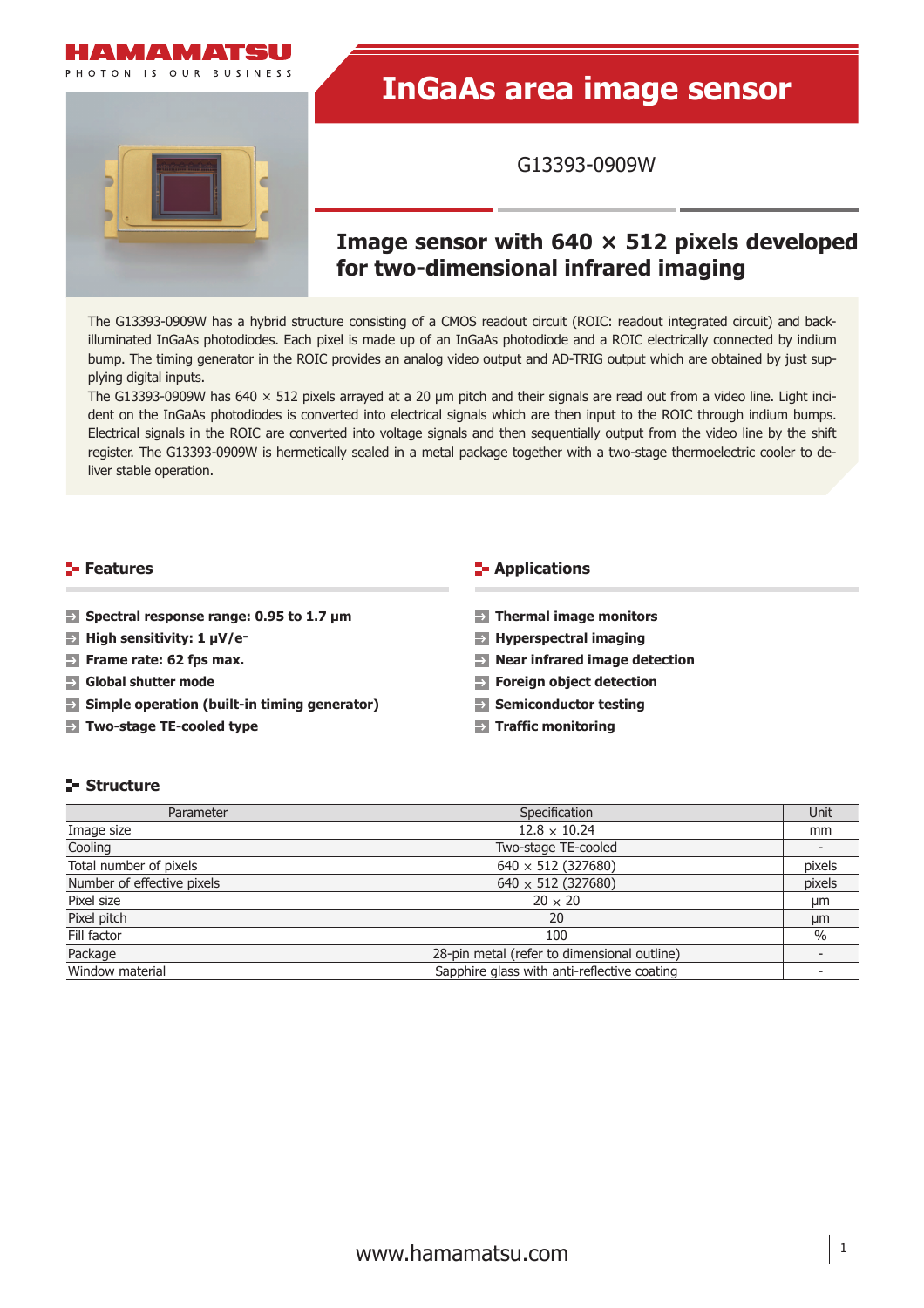#### **Block diagram**

The series of operations of the readout circuit are described below. The integration time is equal to the low period of the master start pulse (MSP), which is a frame scan signal, and the output voltage is sampled and held simultaneously at all pixels. Then, the pixels are scanned, and the video is output.

The vertical shift register scans from top to bottom while sequentially selecting each row. The following operations  $\odot$  to  $\odot$  are performed on each pixel of the selected row.

- Transfers the optical signal information sampled and held in each pixel to the signal processing circuit as a signal voltage, and samples and holds the signal voltage.
- Resets each pixel after having transferred the signal, transfers the reset signal voltage to the signal processing circuit, and samples and holds the reset signal voltage.
- The horizontal shift register performs a sequential scan to output the signal voltage and reset signal voltage as serial data. The offset voltage in each pixel can be eliminated by finding a difference between the signal voltage and the reset signal voltage with a circuit outside the sensor.

Then the vertical shift register shifts by one row to select the next row and the operations  $\odot$  to  $\odot$  are repeated.

When the MSP, which is a frame scan signal, goes low after the vertical shift register advances to the 512th row, the reset switches for all pixels simultaneously turn off and the next frame integration begins.



|  | - Absolute maximum ratings |  |
|--|----------------------------|--|
|  |                            |  |

| Parameter                    | Symbol  | Value            | Unit    |
|------------------------------|---------|------------------|---------|
| Supply voltage               | Vdd     | $-0.3$ to $+5.5$ |         |
| Clock pulse voltage          | V(MCLK) | $Vdd + 0.5$      |         |
| Start pulse voltage          | V(MSP)  | $Vdd + 0.5$      |         |
| Operating temperature*1 *2   | Topr    | 0 to $+60$       | °C      |
| Storage temperature*2        | Tstg    | $-20$ to $+70$   | $\circ$ |
| Allowable TE cooler current  | Ic      | 2.8              |         |
| Allowable TE cooler voltage  | Vc      | 4.0              |         |
| Thermistor power dissipation | Pth     | 0.2              | mW      |

\*1: Chip temperature

\*2: No dew condensation

When there is a temperature difference between a product and the ambient in high humidity environment, dew condensation may occur on the product surface. Dew condensation on the product may cause a deterioration of characteristics and reliability.

Note: Exceeding the absolute maximum ratings even momentarily may cause a drop in product quality. Always be sure to use the product within the absolute maximum ratings.

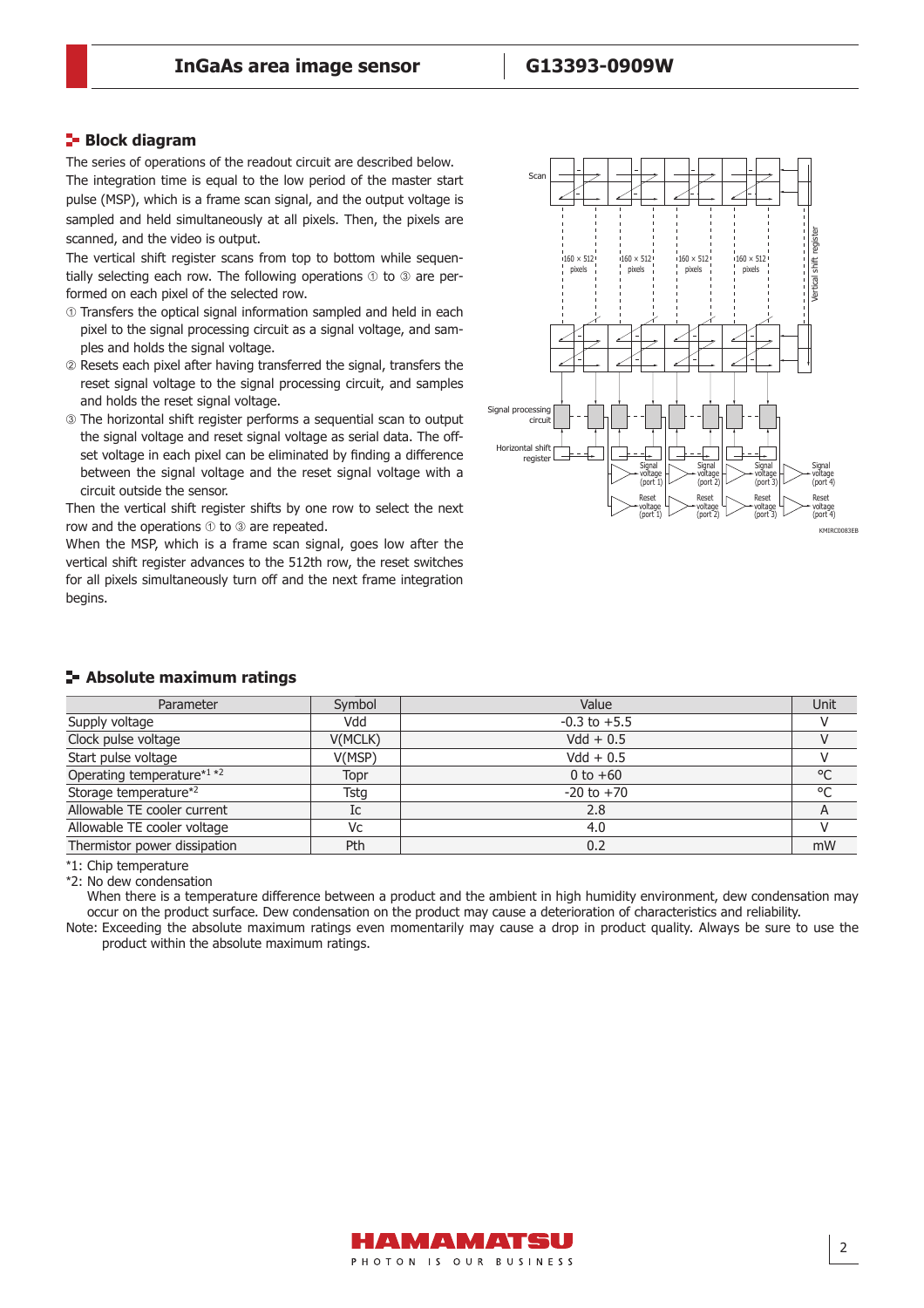#### **E** Electrical and optical characteristics (Ta=25 °C, Td=15 °C, Vdd=Port\_sel=Mode01=5 V, Mode02=0 V, Vb1=0.5 V, PD\_bias=3 V, Vref=3 V)

| Parameter                              | Symbol           | Condition                                                  | Min. | Typ.        | Max.                     | Unit                   |
|----------------------------------------|------------------|------------------------------------------------------------|------|-------------|--------------------------|------------------------|
| Spectral response range                |                  |                                                            |      | 0.95 to 1.7 |                          | μm                     |
| Peak sensitivity wavelength            | λp               |                                                            |      | 1.55        |                          | μm                     |
| Photosensitivity                       | S                | $\lambda = \lambda p$                                      | 0.7  | 0.8         |                          | A/W                    |
| Conversion efficiency                  | <b>CE</b>        |                                                            |      |             | $\overline{\phantom{a}}$ | $\mu$ V/e <sup>-</sup> |
| Saturation charge                      | Qsat             |                                                            |      | 1100        |                          | ke <sup>-</sup>        |
| Saturation output voltage              | <b>Vsat</b>      |                                                            | 0.6  | 1.1         |                          | V                      |
| Photoresponse nonuniformity*3          | <b>PRNU</b>      | After subtracting<br>dark output,<br>Integration time=5 ms |      | ±10         | ±20                      | $\frac{0}{0}$          |
| Dark output                            | <b>VD</b>        | Integration time=10 ms                                     |      | 0.03        | 0.15                     | $\vee$                 |
| Dark current                           | Id               |                                                            |      | 0.5         | 2.5                      | pA                     |
| Dark output nonuniformity              | <b>DSNU</b>      | Integration time=10 ms                                     |      | $\pm 0.1$   | $\pm 0.3$                | $\vee$                 |
| Temperature coefficient of dark output | ΔT <sub>DS</sub> |                                                            |      | 1.1         |                          | times/°C               |
| Readout noise                          | Nread            | Integration time=10 ms                                     |      | 500         | 1000                     | $\mu$ V rms            |
| Dynamic range                          | Drange           |                                                            |      | 2200        |                          |                        |
| Defective pixels*4                     |                  |                                                            |      |             | 0.37                     | $\frac{0}{0}$          |

\*3: Measured at one-half of the saturation, excluding fi rst and last pixels on each row

\*4: Pixels with photoresponse nonuniformity (integration time 5 ms), dark output nonuniformity, readout noise, or dark current higher than the maximum value (Zone  $1 + 2 + 3$ )





[Defective pixels in each zone]

| Zone        | Maximum number   Percentage of<br>of defective pixels defective pixels |       |
|-------------|------------------------------------------------------------------------|-------|
|             | 164                                                                    | 0.2%  |
| Ͻ.          | 469                                                                    | 0.2%  |
|             | 571                                                                    | 5.0%  |
| $1 + 2$     | 633                                                                    | 0.2%  |
| $1 + 2 + 3$ | 1204                                                                   | 0.37% |

[Consecutive defective pixels]

The number of consecutive adjacent defect pixels is less than 16.

KMIRC0087EA

#### **ELECTRICAL CHARACTERIST (Ta=25 °C)**

| Parameter                      |             | Symbol                | Min.                     | Typ.                     | Max.                     | <b>Unit</b> |
|--------------------------------|-------------|-----------------------|--------------------------|--------------------------|--------------------------|-------------|
| Supply voltage                 |             | Vdd                   | 4.9                      | 5                        | 5.1                      | V           |
| Supply current*5               |             | I(Vdd)                | $\overline{\phantom{a}}$ | 70                       | 140                      | mA          |
| Ground                         |             | Vss                   | -                        | $\mathbf{0}$             | $\overline{\phantom{a}}$ | V           |
| Element bias                   |             | PD_bias               | 2.9                      | 3.0                      | 3.1                      | $\vee$      |
| Element bias current           |             | $I(PD\_bias)$         | $\overline{\phantom{a}}$ | $\overline{\phantom{a}}$ |                          | mA          |
| Pixel bias voltage             |             | Vb1                   | 0.4                      | 0.5                      | 0.6                      | $\vee$      |
| Video reference voltage        |             | Vref                  | 2.9                      | 3.0                      | 3.1                      | V           |
| Video output voltage           | <b>High</b> | <b>V<sub>SH</sub></b> | 3.6                      | 4.0                      | 4.1                      | $\vee$      |
| $(VIDEO_S)$                    | Low         | V <sub>SL</sub>       | 2.8                      | 2.9                      | 3.0                      |             |
| Video output voltage (VIDEO_R) |             | <b>VR</b>             | 2.8                      | 2.9                      | 3.0                      | V           |
| Clock frequency                |             |                       |                          | $\overline{\phantom{a}}$ | 25                       | <b>MHz</b>  |
| Video data rate                |             | DR.                   | $\overline{\phantom{0}}$ | f/4                      |                          | <b>MHz</b>  |
| Frame rate*5                   |             | <b>FR</b>             | $\overline{\phantom{0}}$ |                          | 62                       | fps         |
| Thermistor resistance          |             | Rth                   | 8.2                      | 9                        | 9.8                      | $k\Omega$   |

\*5: Frame rate= $1/(MSP)$  low period + Readout time)

Readout time=(Video data rate × Number of pixels) + (Blank period between rows × Number of rows) + Blank period between frames MSP low period=1 μs min.

Readout time=(0.16 μs  $\times$  160 columns  $\times$  512 rows) + (5.76 μs  $\times$  512 rows) + 0.24 μs=16056.56 μs Frame rate= $1/(1 \text{ }\mu\text{s} + 16056.56 \text{ }\mu\text{s}) = 62.27 \text{ } \text{fps}$ 

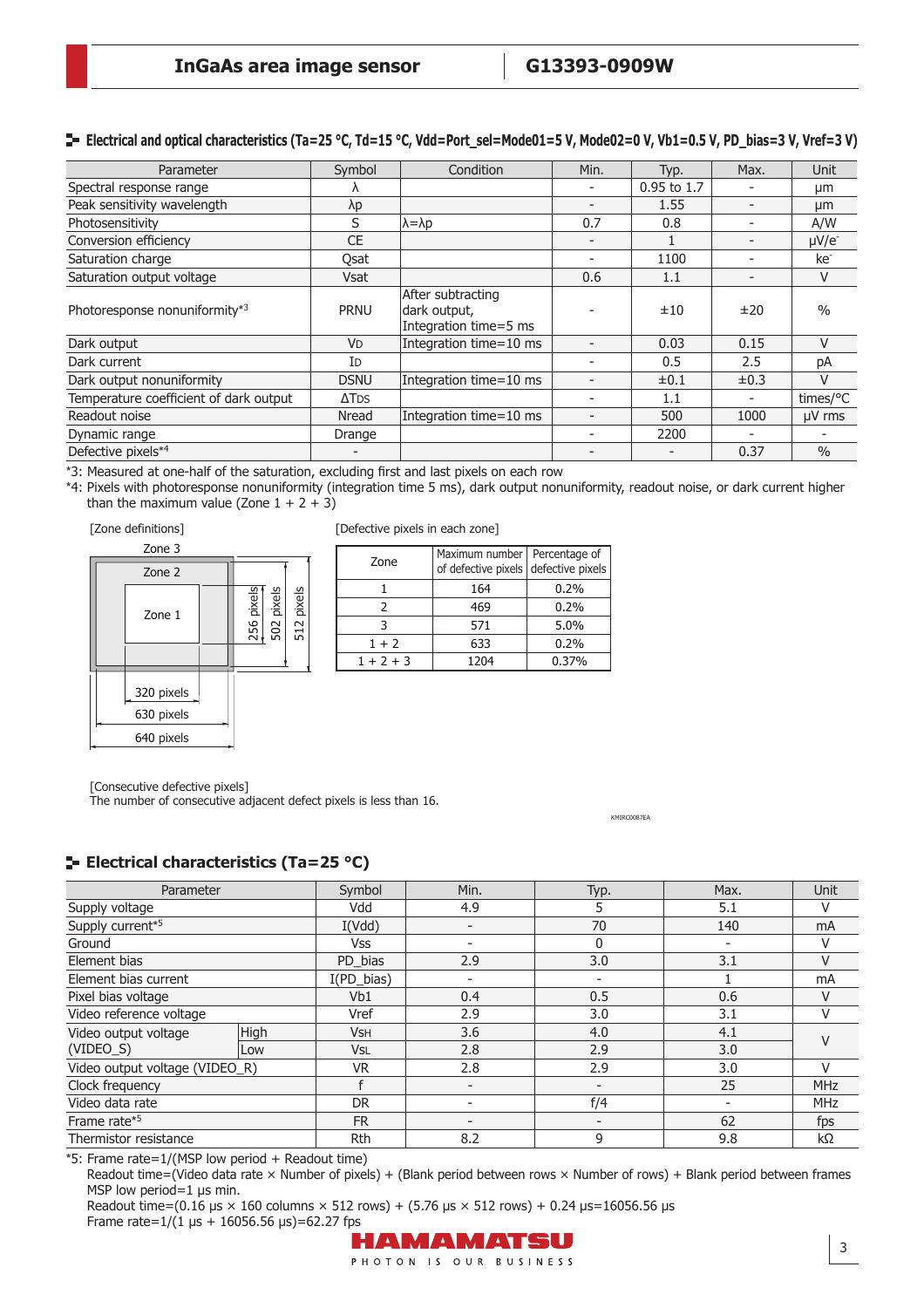**Equivalent circuit** 



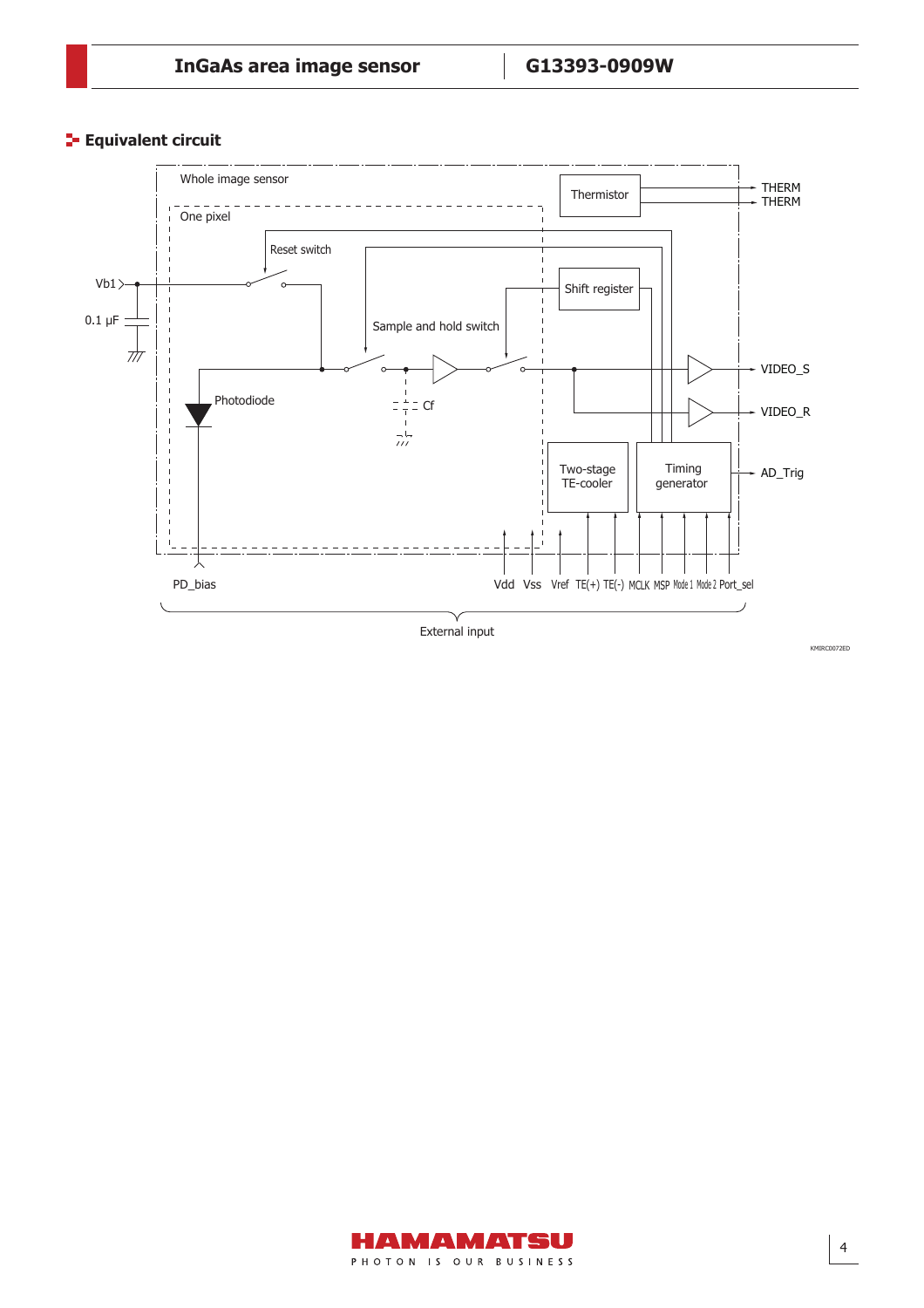#### **Connection example**



(Reference) Parameter values(Reference) Buffer

B<sub>1</sub>  $\overline{B2}$ 

AD847 TC74HCT541

IC

Symbol

| Symbol | Value        |
|--------|--------------|
| R1     | 10 Ω         |
| VR1    | $10 k\Omega$ |
| C1     | 330 pF       |
|        | $0.1 \mu F$  |

| KMIRC0070EE |  |  |
|-------------|--|--|
|             |  |  |

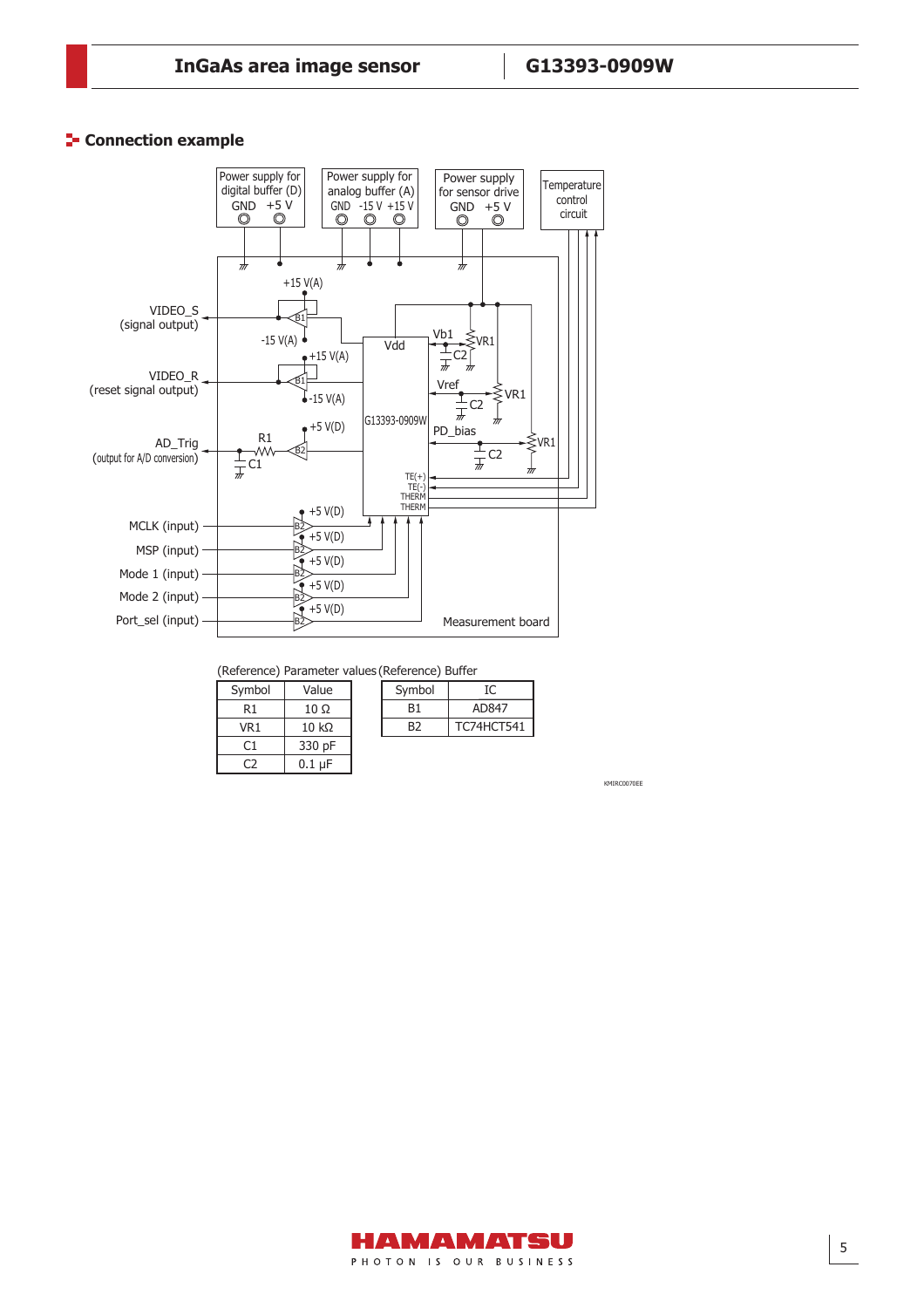#### **Timing chart**

The video output from a single pixel is equal to 4 MCLK (master clock) pulses. The MSP (master start pulse) is a signal for setting the integration time, so making the low (0 V) period of the MSP longer will extend the integration time. The MSP also functions as a signal that triggers each control signal to perform frame scan. When the MSP goes from low (0 V) to high (5 V), each control signal starts on the falling edge of the MCLK and frame scan is performed during the high period of the MSP. The low (0 V) period of the MSP serves as the integration time. The timing charts when operated at a MCLK frequency of 25 MHz are shown below.

Number of readout ports: 4



\*1: The minimum number of MCLK pulses during the MSP low period is 25. The integration time can be changed by adjusting the MSP low period.

Integration time = MSP low period \*2: There is a blank of 5.76 μs between each row.

\*3: The blank period after scanning the last channel is 0.24 μs.

|                             |      |                      |                          |                          | KMIRC0085EB              |             |
|-----------------------------|------|----------------------|--------------------------|--------------------------|--------------------------|-------------|
| Parameter                   |      | Symbol               | Min.                     | Typ.                     | Max.                     | <b>Unit</b> |
|                             | High |                      | $Vdd - 0.5$              | Vdd                      | $Vdd + 0.5$              | V           |
| Clock pulse voltage         | Low  | V(MCLK)              | 0                        | $\mathbf 0$              | 0.5                      | $\vee$      |
| Clock pulse rise/fall times |      | tr(MCLK)<br>tf(MCLK) | $\mathbf{0}$             | 10                       | 12                       | ns          |
| Clock pulse width           |      | tpw(MCLK)            | 10                       | $\overline{\phantom{0}}$ | $\overline{\phantom{0}}$ | ns          |
|                             | High | V(MSP)               | $Vdd - 0.5$              | Vdd                      | $Vdd + 0.5$              | V           |
| Start pulse voltage         | Low  |                      | 0                        | 0                        | 0.5                      | V           |
| Start pulse rise/fall times |      | tr(MSP)<br>tf(MSP)   | 0                        | 10                       | 12                       | ns          |
| Start pulse width           |      | tpw(MSP)             | 0.001                    | $\overline{\phantom{a}}$ | 10                       | ms          |
| Reset (rise) timing*6       |      | t1                   | 10                       | $\overline{\phantom{a}}$ | -                        | ns          |
| Reset (fall) timing*6       |      | t2                   | 10                       | $\overline{\phantom{a}}$ |                          | ns          |
| Output settling time        |      | t3                   | $\overline{\phantom{a}}$ | -                        | 50                       | ns          |

\*6: Setting these timings shorter than the minimum value may delay the operation by one MCLK pulse and cause malfunction.

# HAMAMATSU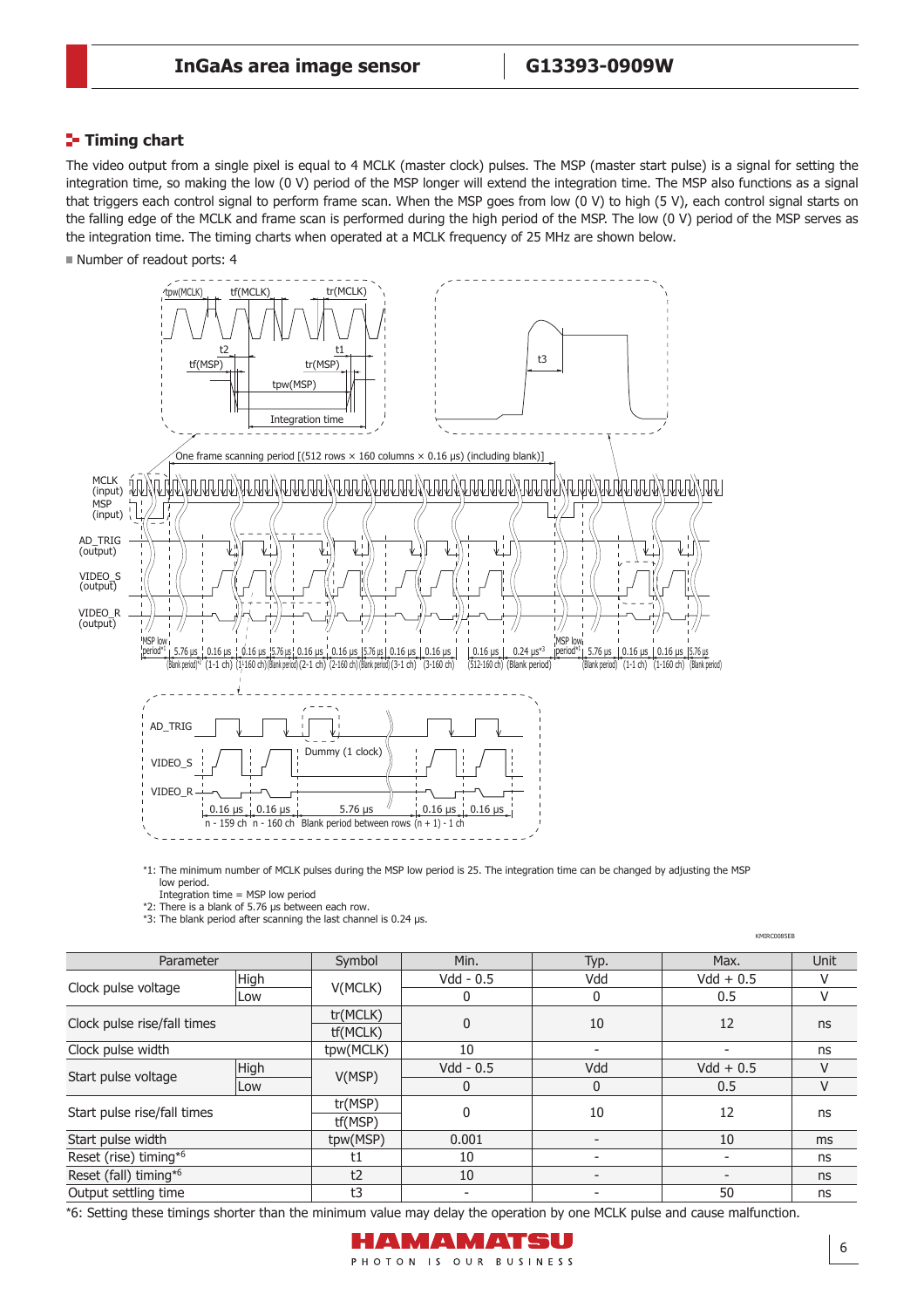### $P$ **- Operation mode selection**

| Terminal name     | Pin no. | Input                       | <b>Description</b>                                                                                                               |
|-------------------|---------|-----------------------------|----------------------------------------------------------------------------------------------------------------------------------|
| Port sel          | 24      |                             | To enable the setting for reading from all ports, apply a fixed voltage of<br>.   High=5 V (Vdd) $\vert$ High=5 <u>V (Vdd</u> ). |
| Mode <sub>2</sub> | 25      |                             | Low=0 V (Vss) $\vert$ To operate the sensor in global shutter mode, apply the fixed voltage indicated                            |
| Mode1             |         | High=5 V (Vdd) on the left. |                                                                                                                                  |

### **Spectral response**



#### **Photosensitivity temperature characteristics**



Wavelength (μm)

Note: chip temperature

KMIRB0072EB

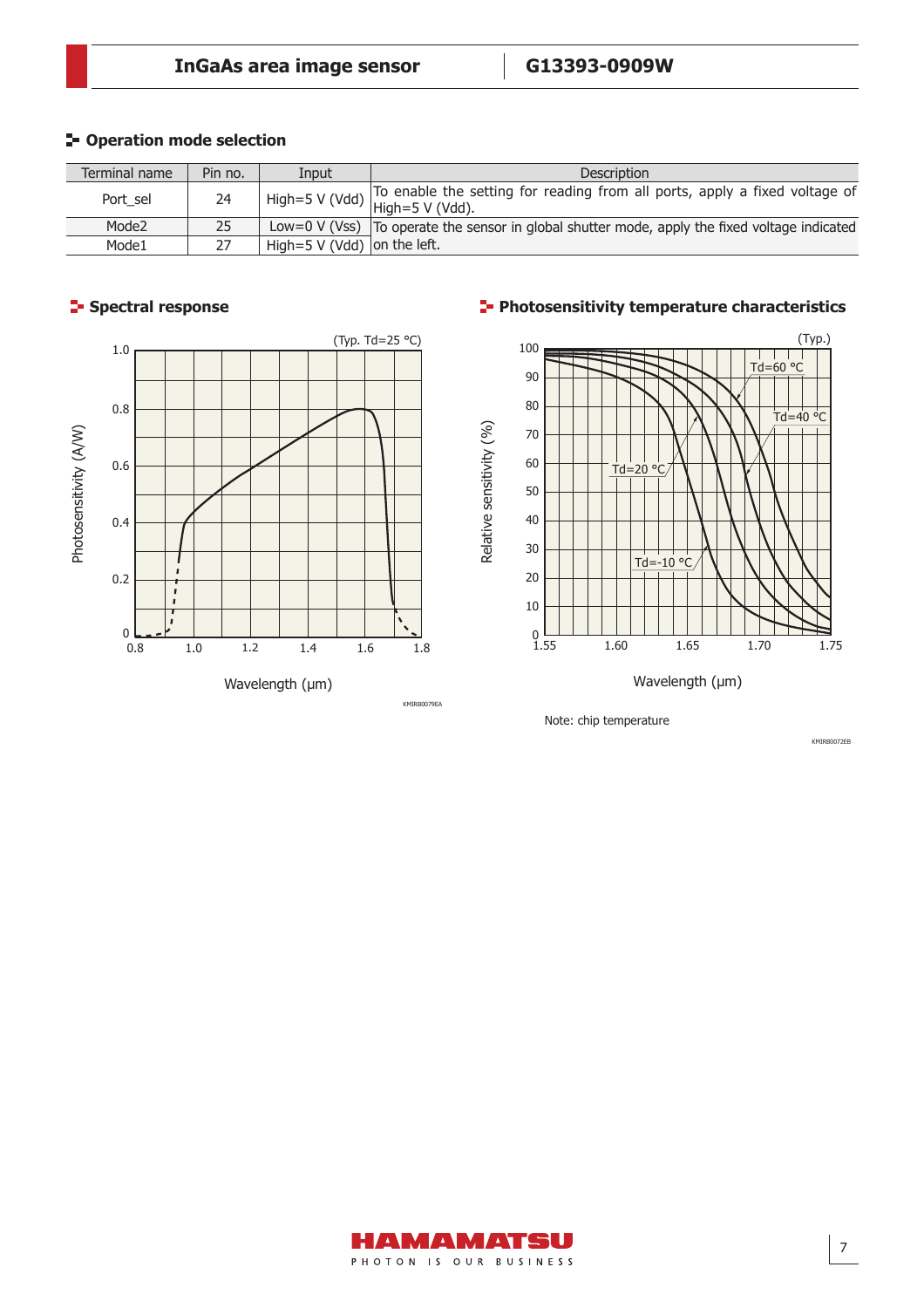#### **Specifi cations of built-in TE-cooler (Typ. vacuum condition)**

| Parameter                                                         | Symbol | Condition                  | Specification     | Unit |
|-------------------------------------------------------------------|--------|----------------------------|-------------------|------|
| Internal resistance                                               | Rint   | $T_{2-}$<br>חם הר<br>id=25 | ם ר<br>◡…<br>ັບເປ | --   |
| TE-cooler* <sup>7</sup> *8<br>Maximum heat absorption of built-in | Omax   |                            | ∪.⊣               | w    |

\*7: This is a theoretical heat absorption level that offsets the temperature difference in the thermoelectric cooler when the maximum current is supplied to the sensor.

\*8: Heat absorption at Tc=Th

Tc: Temperature on the cooling side of TE-cooler

Th: Temperature on the heat dissipating side of TE-cooler.

#### **Thermistor temperature characteristics Cooling characteristics of TE-cooler**



There is the following relation between the thermistor resistance and temperature (°C).

 $R1 = R2 \times exp B \{1/(T1 + 273.15) - 1/(T2 + 273.15)\}$ R1: resistance at T1 (°C) R2: resistance at T2 (°C) B: B constant (B=3410 K ± 2%) Thermistor resistance=9 kΩ (at 25 °C)



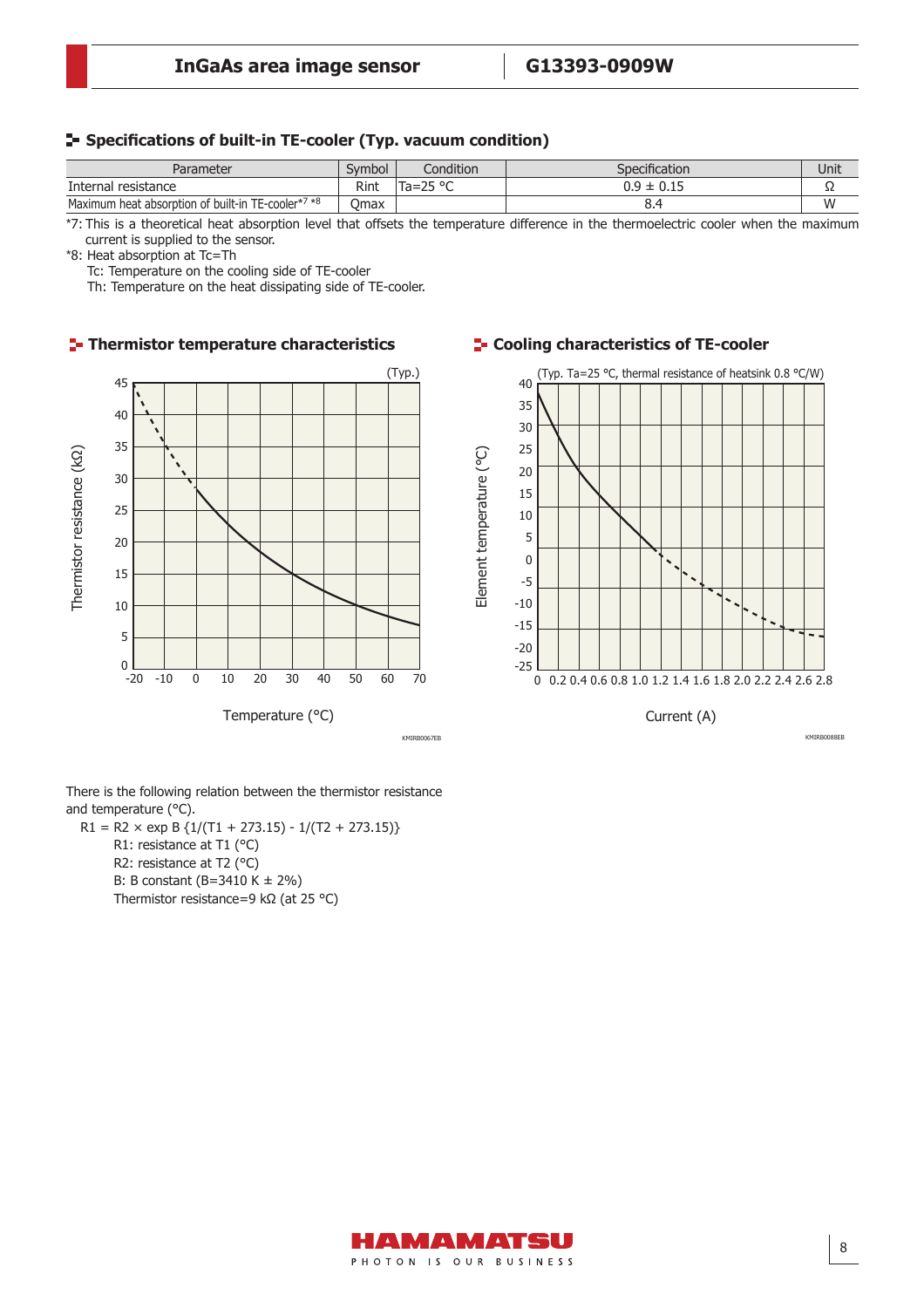

#### **F-** Current vs. voltage characteristics of TE-cooler







KMIRA0032EB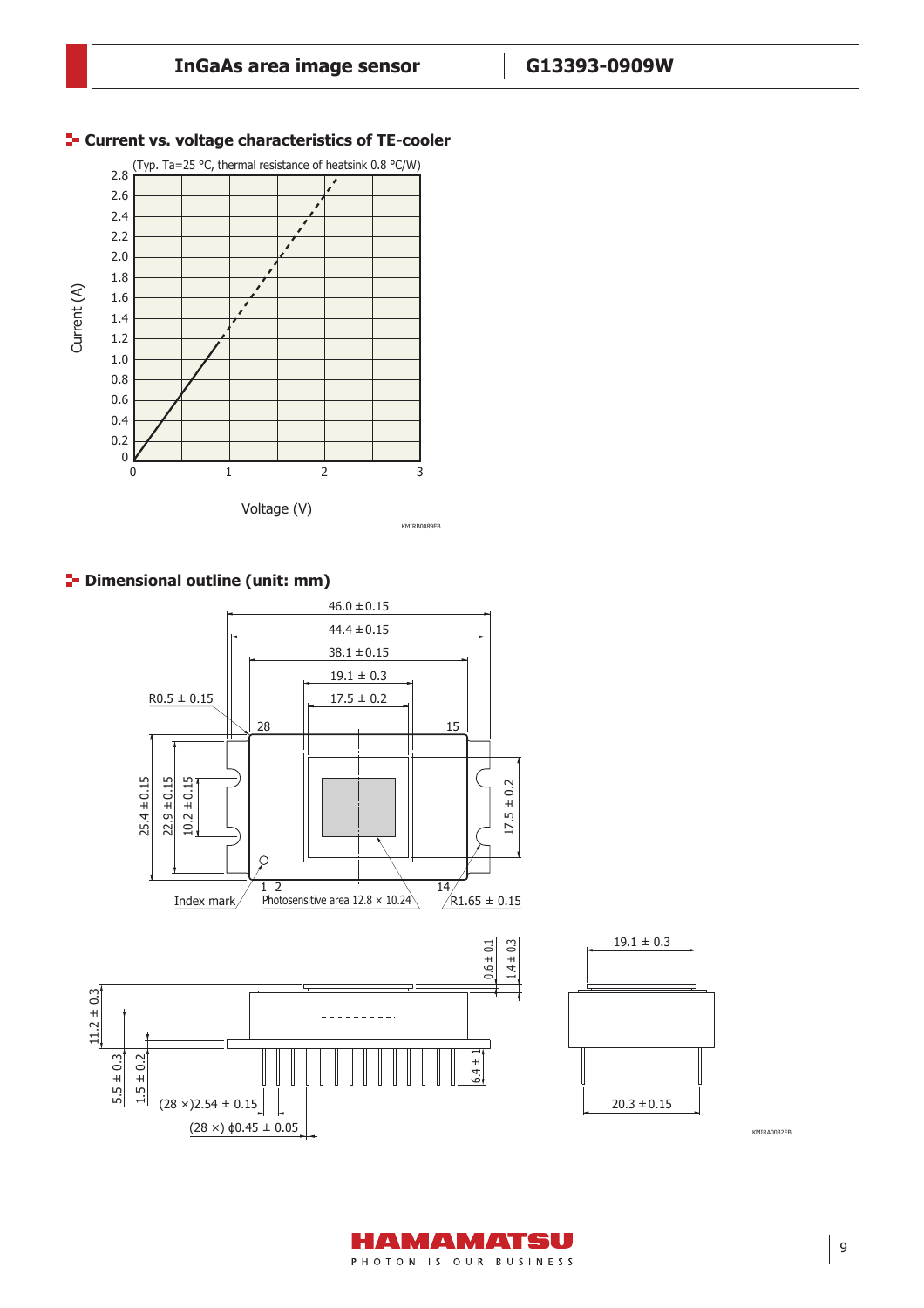### **Pin connections**

| Pin no.        | Name         | Input/output | Function                                | Remarks                        |
|----------------|--------------|--------------|-----------------------------------------|--------------------------------|
|                | PD_bias      | Input        | Photodiode bias voltage                 | 3.0V                           |
| $\overline{2}$ | Vb1          | Input        | Pixel bias voltage                      | 0.5V                           |
| 3              | $TE(+)$      | Input        | Thermoelectric cooler (+)               |                                |
| 4              | <b>NC</b>    |              |                                         |                                |
| 5              | Vref         | Input        | Video reference voltage                 | 3.0V                           |
| 6              | VIDEO-S1     | Output       | Video output after integration (port 1) | 2.9 to 4.0 V typ.              |
| 7              | VIDEO-R1     | Output       | Video output after reset (port 1)       | 2.9 V typ.                     |
| 8              | <b>Vss</b>   | Input        | 0 V ground                              | 0 <sup>V</sup>                 |
| 9              | VIDEO-S2     | Output       | Video output after integration (port 2) | 2.9 to 4.0 V typ.              |
| 10             | VIDEO-R2     | Output       | Video output after reset (port 2)       | 2.9 V typ.                     |
| 11             | VIDEO-S3     | Output       | Video output after integration (port 3) | 2.9 to 4.0 V typ.              |
| 12             | VIDEO-R3     | Output       | Video output after reset (port 3)       | 2.9 V typ.                     |
| 13             | VIDEO-S4     | Output       | Video output after integration (port 4) | 2.9 to 4.0 V typ.              |
| 14             | VIDEO-R4     | Output       | Video output after reset (port 4)       | 2.9 V typ.                     |
| 15             | Vdd          | Input        | +5 V power supply                       | 5 V                            |
| 16             | <b>THERM</b> | Output       | Thermistor                              |                                |
| 17             | <b>THERM</b> | Output       | Thermistor                              |                                |
| 18             | D_Vdd        | Input        | +5 V power supply (digital)             | 5V                             |
| 19             | <b>NC</b>    |              |                                         |                                |
| 20             | AD_Trig      | Output       | A/D sampling signal                     | Synchronized with falling edge |
| 21             | <b>MSP</b>   | Input        | Frame scan start pule                   |                                |
| 22             | <b>MCLK</b>  | Input        | Control pulse for timing generator      | Synchronized with falling edge |
| 23             | D Vdd        | Input        | +5 V power supply (digital)             | 5V                             |
| 24             | Port sel     | Input        | Readout port                            | Fixed at 5 V                   |
| 25             | Mode2        | Input        | Operation mode 2                        | Fixed at 0 V                   |
| 26             | $TE(-)$      | Input        | Thermoelectric cooler (-)               |                                |
| 27             | Mode1        | Input        | Operation mode 1                        | Fixed at 5 V                   |
| 28             | NC           |              |                                         | Do not ground.                 |